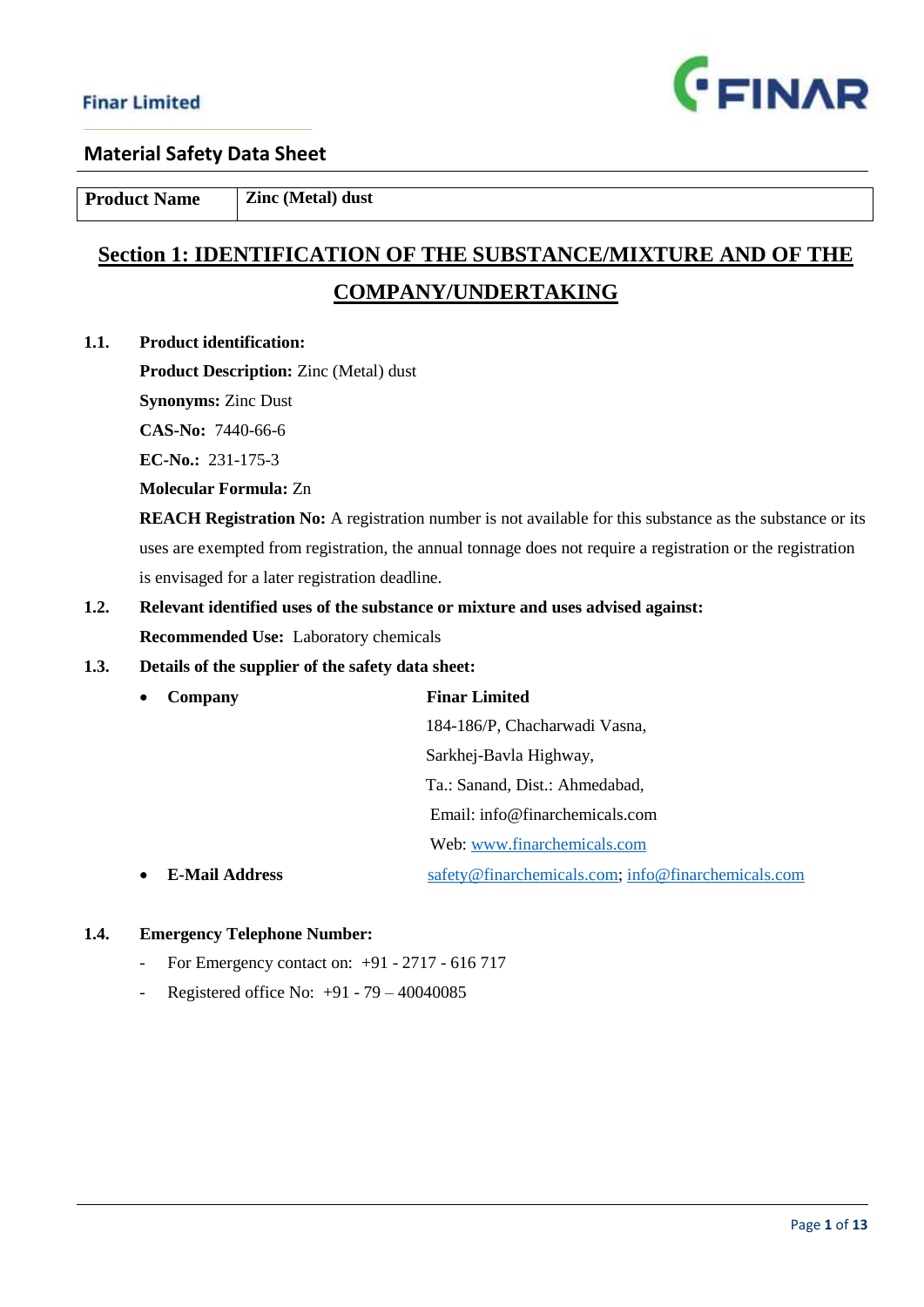

**Product Name Zinc (Metal) dust** 

# **SECTION 2: HAZARDS IDENTIFICATION**

## **2.1. Classification of the substance or mixture:**

#### **Classification according to Regulation (EC) No 1272/2008**

H250: Catches fire spontaneously if exposed to air

H260: In contact with [water](https://pubchem.ncbi.nlm.nih.gov/compound/water) releases flammable gases which may ignite spontaneously

H400: Very toxic to aquatic life

H410: Very toxic to aquatic life with long lasting effects

For the full text of the H-Statements mentioned in this Section, see Section 16.

#### **2.2. Label Elements:**

### **Labelling according to Regulation (EC) No 1272/2008**

 **Pictogram**



Singal Word: Warning

#### **Hazard Statement:**

H400: Very toxic to aquatic life

H410: Very toxic to aquatic life with long lasting effects

#### **Precautionary statement(s):**

P273: Avoid release to the environment.

P391: Collect spillage.

P501: Dispose of contents/ container to an approved waste disposal plant.

Supplemental Hazard Statements: None

## **2.3. Other Hazards:**

This substance/mixture contains no components considered to be either persistent, bioaccumulative and toxic (PBT), or very persistent and very bioaccumulative (vPvB) at levels of 0.1% or higher.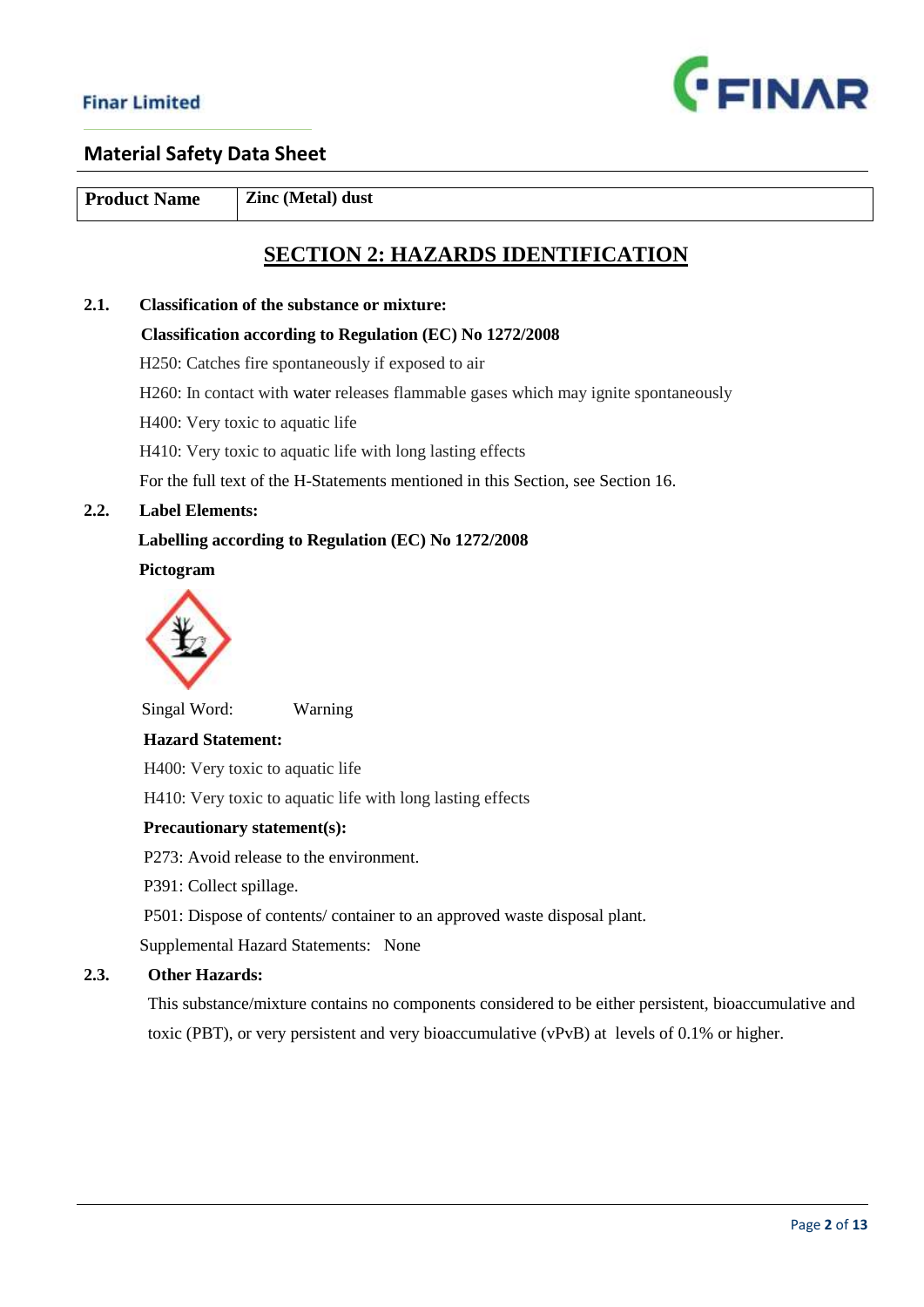

**Product Name Zinc (Metal) dust** 

## **SECTION 3: COMPOSITION/INFORMATION ON INGREDIENTS**

### **3.1. Substances:** Zinc (Metal) dust

## **3.2. Mixtures:**

| <b>Component</b>  | CAS-No    | EC-No.    | Weight % |
|-------------------|-----------|-----------|----------|
| Zinc (Metal) dust | 7440-66-6 | 231-175-3 | Min 99%  |

## **SECTION 4: FIRST AID MEASURES**

#### **4.1. Description of first aid measures:**

#### **If Ingestion**

Do not induce vomiting. Obtain medical attention.

### **If Inhaled**

Move to fresh air. If breathing is difficult, give oxygen. Get medical attention if symptoms occur.

### **If Contact with skin**

 Wash off immediately with plenty of water for at least 15 minutes. Get medical attention if symptoms occur.

### **In case of eye contact**

 Rinse immediately with plenty of water, also under the eyelids, for at least 15 minutes. Get medical attention.

**4.2. Most important symptoms and effects, both acute and delayed:**

 The most important known symptoms and effects are described in the labelling (see section 2.2) and/or in section 11.

## **4.3. Indication of any immediate medical attention and special treatment needed**

No data available.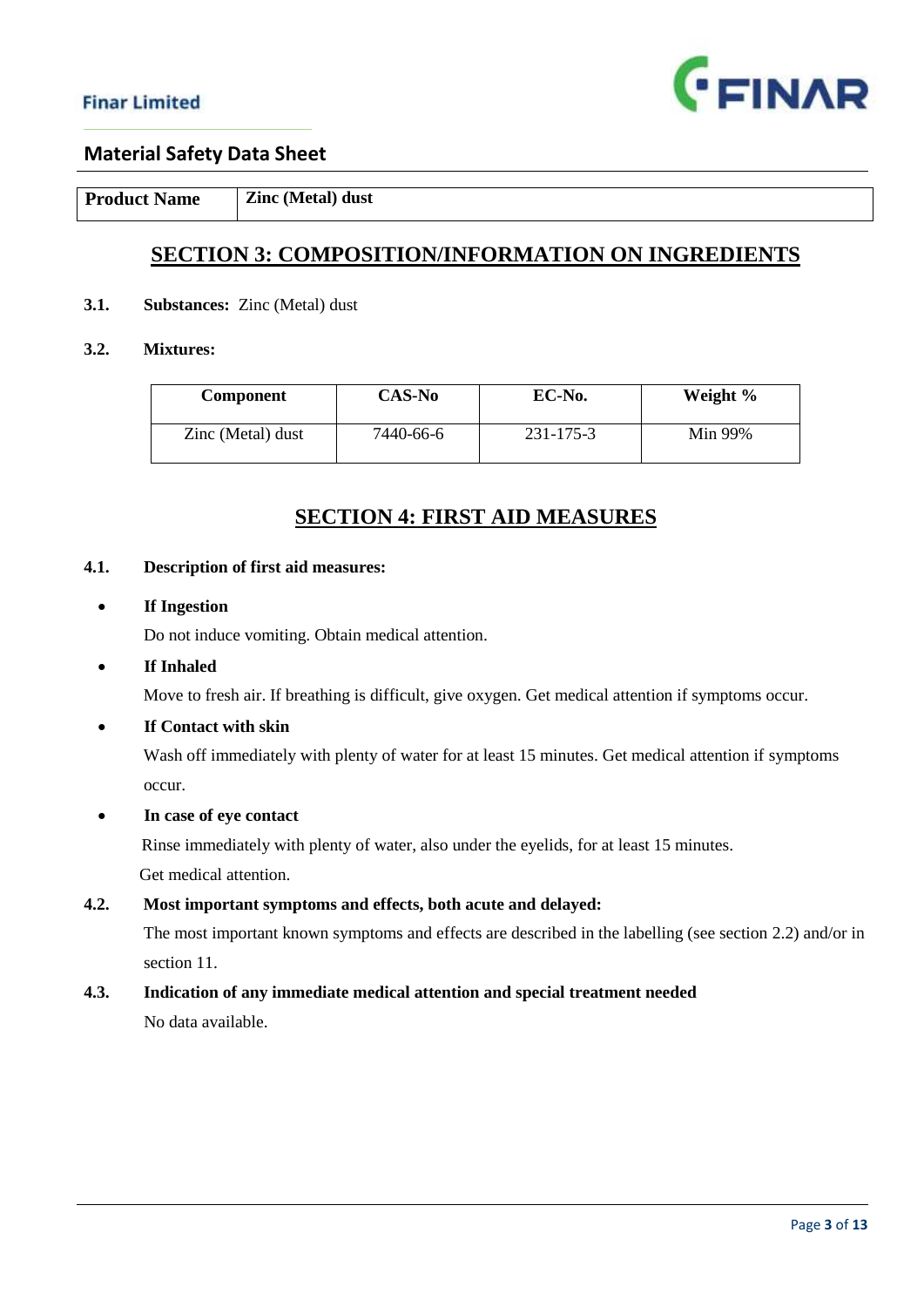

**Product Name Zinc (Metal) dust** 

# **SECTION 5: FIREFIGHTING MEASURES**

#### **5.1. Extinguishing media:**

 **Suitable Extinguishing Media-** Use Dry sand, clay, approved class D extinguishers.  **Unsuitable Extinguishing Media-** DO NOT USE WATER, Carbon dioxide (CO2), Dry chemical, Foam

## **5.2. Special hazards arising from the substance or mixture:**  Flammable.

Fine dust dispersed in air may ignite.

Pyrophoric: Spontaneously flammable in air. Water reactive.

Contact with water liberates extremely flammable gases.

Thermal decomposition can lead to release of irritating gases and vapours.

Keep product and empty container away from heat and sources of ignition.

## **5.3. Advice for firefighters:**

 As in any fire, wear self-contained breathing apparatus pressure-demand, MSHA/NIOSH (approved or equivalent) and full protective gear.

**5.4 Further Information:**

No data available.

# **SECTION 6: ACCIDENTAL RELEASE MEASURES**

## **6.1. Personal precautions, protective equipment and emergency procedures:**

Use personal protective equipment. Remove all sources of ignition. Avoid dust formation.

Take precautionary measures against static discharges. Do not get in eyes, on skin, or on clothing.

## **6.2. Environmental precautions:**

Should not be released into the environment. See Section 12 for additional ecological information.

## **6.3. Methods and material for containment and cleaning up:**

 Remove all sources of ignition. Do not expose spill to water. Sweep up or vacuum up spillage and collect in suitable container for disposal. Use spark-proof tools and explosion-proof equipment. Avoid dust formation.

### **6.4. Reference to other sections:**

For disposal see Sections 13.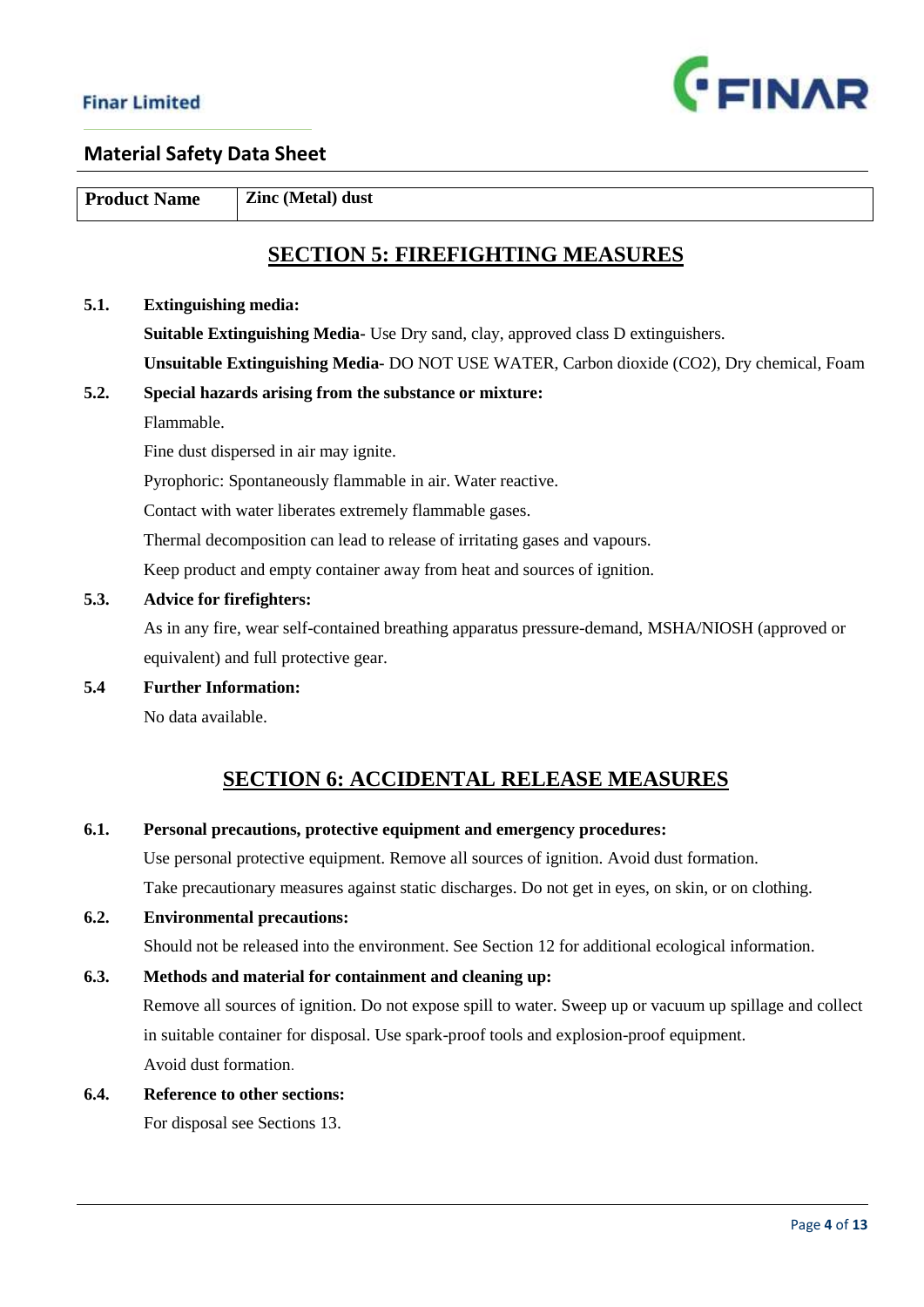

**Product Name Zinc (Metal) dust** 

# **SECTION 7: HANDLING AND STORAGE**

## **7.1. Precautions for safe handling:**

 Use only under a chemical fume hood. Wear personal protective equipment. Avoid dust formation. Avoid contact with skin, eyes and clothing. Avoid ingestion and inhalation. Handle under an inert atmosphere. Do not allow contact with air. Do not allow contact with water. Keep away from open flames, hot surfaces and sources of ignition. Use spark-proof tools and explosion-proof equipment. Take precautionary measures against static discharges.

**7.2. Conditions for safe storage, including any incompatibilities:** Keep containers tightly closed in a dry and well-ventilated place. Store under an inert atmosphere. Keep away from heat and sources of ignition. Keep away from water.

### **7.3. Specific end use(s):**

Apart from the uses mentioned in section 1.2 no other specific uses are stipulated.

## **SECTION 8: EXPOSURE CONTROLS/PERSONAL PROTECTION**

**8.1. Control parameters:**

 **Ingredients with workplace control parameters**

- **8.2. Exposure Controls:**
- **Personal Protective Equipment:**

#### **Eye & Face Protection**

 Safety goggles **Hand Protection**

 Handle with gloves. Gloves must be inspected prior to use. Use proper glove removal technique (without touching glove's outer surface) to avoid skin contact with this product. Dispose of contaminated gloves after use in accordance with applicable laws and good laboratory practices. Wash and dry hands. The selected protective gloves have to satisfy the specifications of Regulation (EU) 2016/425 and the standard EN 374 derived from it.

Full contact: -

 Glove material: Nitrile Rubber Glove Thickness: 0.11 mm Break Through Time: 480 min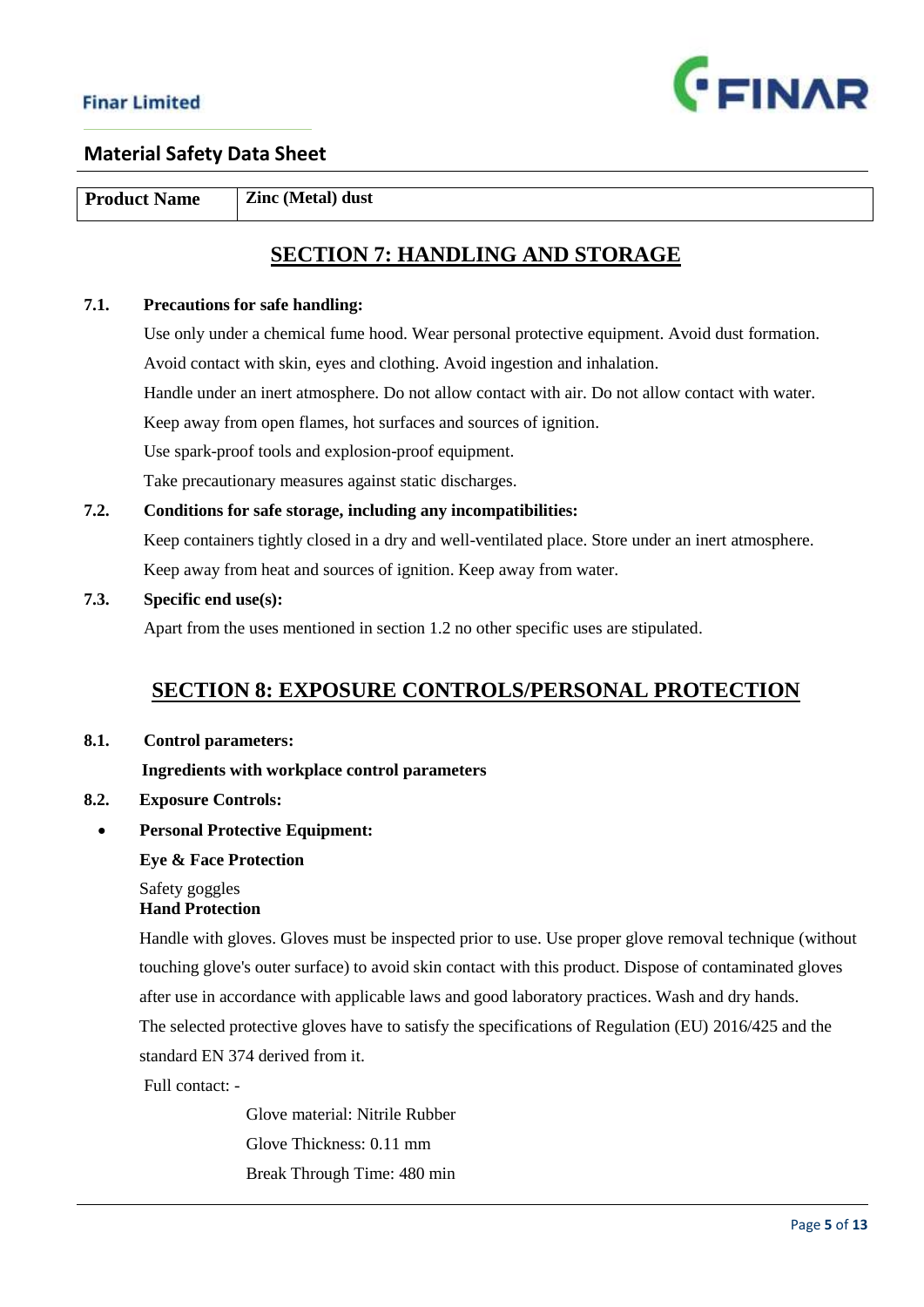

# **Material Safety Data Sheet**

| <b>Product Name</b>                       | Zinc (Metal) dust                                                                                           |  |  |
|-------------------------------------------|-------------------------------------------------------------------------------------------------------------|--|--|
|                                           | Material tested: Dermatril® (KCL 740 / Aldrich Z677272, Size M)                                             |  |  |
| Splash contact: -                         |                                                                                                             |  |  |
|                                           | Glove material: Nitrile Rubber                                                                              |  |  |
|                                           | Glove Thickness: 0.11 mm                                                                                    |  |  |
|                                           | Break Through Time: 480 min                                                                                 |  |  |
|                                           | Material tested: Dermatril® (KCL 740 / Aldrich Z677272, Size M)                                             |  |  |
|                                           | If used in solution, or mixed with other substances, and under conditions which differ from EN 374,         |  |  |
|                                           | contact the supplier of the EC approved gloves. This recommendation is advisory only and must be            |  |  |
|                                           | evaluated by an industrial hygienist and safety officer familiar with the specific situation of anticipated |  |  |
|                                           | use by our customers. It should not be construed as offering an approval for any specific use scenario.     |  |  |
|                                           | <b>Environmental Exposure Controls</b>                                                                      |  |  |
|                                           | Do not let product enter drains.                                                                            |  |  |
|                                           | <b>SECTION 9: PHYSICAL AND CHEMICAL PROPERTIES</b>                                                          |  |  |
| 9.1.                                      | Information on basic physical and chemical properties:                                                      |  |  |
| <b>Appearance: Dark grey</b><br>٠         |                                                                                                             |  |  |
| <b>Physical State: Solid</b><br>$\bullet$ |                                                                                                             |  |  |
| <b>Odor: Odourless</b>                    |                                                                                                             |  |  |
| ٠                                         | pH: No data available                                                                                       |  |  |
| Melting Point: 419°C<br>$\bullet$         |                                                                                                             |  |  |
|                                           | <b>Autoignition Temperature: 460 °C</b>                                                                     |  |  |
| $\bullet$                                 | <b>Decomposition Temperature:</b> No data available                                                         |  |  |
|                                           | Vapor Pressure: 1 mmHg at 487 °C                                                                            |  |  |
|                                           | <b>Relative Density:</b> 6.9 at 22 °C                                                                       |  |  |

- **Density:** No data available
- **Volatility:** No data available
- **Bulk Density:**  $1.800 2.700$  kg/m<sup>3</sup>
- **Odor Threshold:** No data available
- **Viscosity, dynamic:** No data available
- **Water/Oil Dist. Co eff.:** No data available
- **Partition coefficient: n-octanol/water:** No data available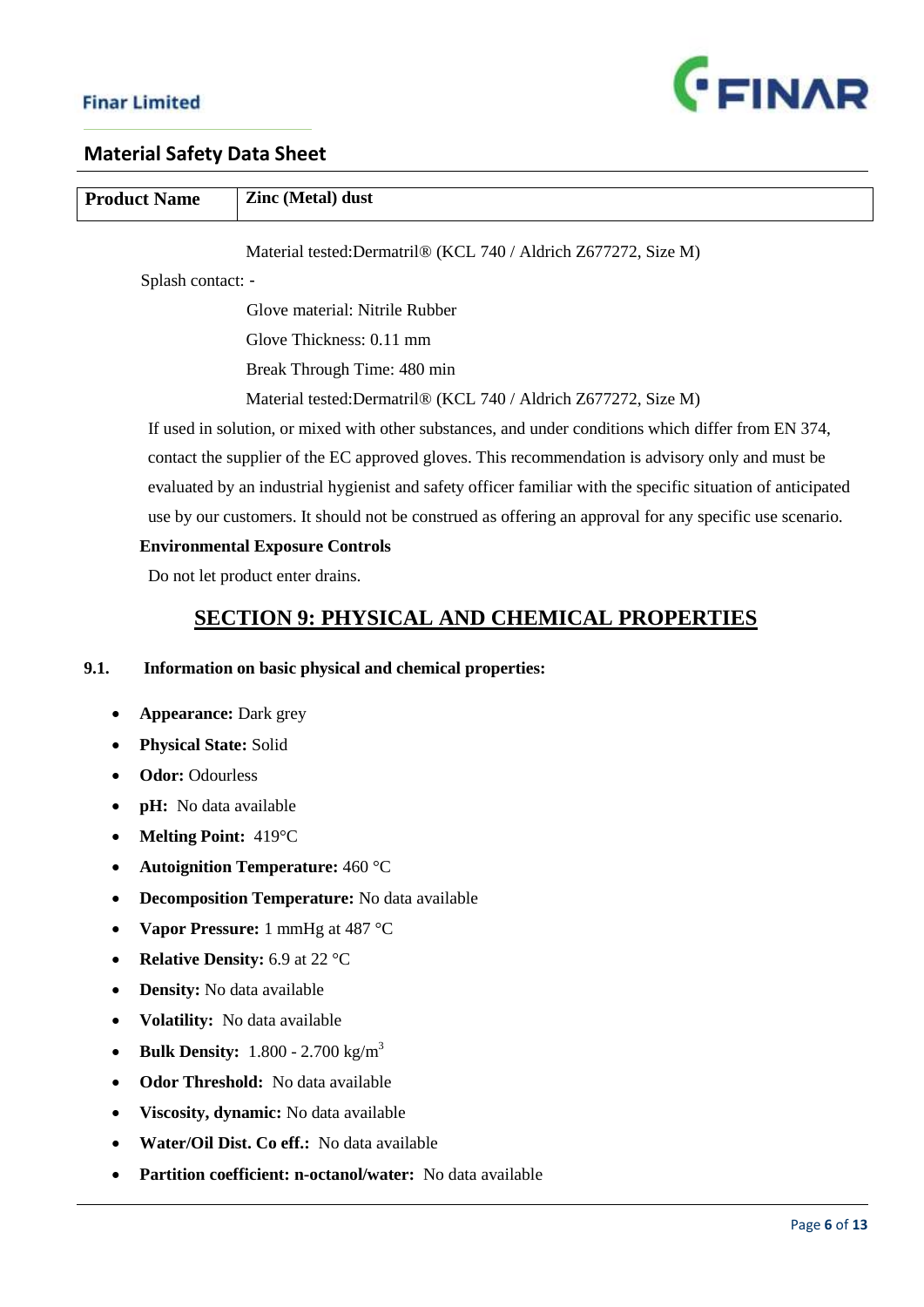

## **Material Safety Data Sheet**

| <b>Product Name</b> | <b>Zinc (Metal) dust</b> |
|---------------------|--------------------------|

- **Ionicity (in Water):** No data available
- **Boiling Point/Range:** 980 °C
- **Flash Point:** No data available
- **Specific Gravity:** 7.14
- **Water Solubility:** No data available
- **9.2. Other information:** 
	- **Molecular Formula:** Zn

**Molecular Weight:** 65.38 g/mol

# **SECTION 10: STABILITY AND REACTIVITY**

#### **10.1. Reactivity:**

 The following applies in general to flammable organic substances and mixtures: in correspondingly fine distribution, when whirled up a dust explosion potential may generally be assumed.

## **10.2. Chemical stability:**

Water reactive. Moisture sensitive. Air sensitive. Pyrophoric: Spontaneously flammable in air.

## **10.3. Possibility of hazardous reactions:**

Contact with water liberates extremely flammable gases. Pyrophoric: Spontaneously flammable in air.

## **10.4. Conditions to avoid:**

Avoid dust formation. Incompatible products. Exposure to air. Exposure to moist air or water. Keep away from open flames, hot surfaces and sources of ignition.

## **10.5. Incompatible materials:**

Strong oxidizing agents, Strong acids, Strong bases, Amines.

**10.6. Hazardous decomposition products:** Hydrogen

# **SECTION 11: TOXICOLOGICAL INFORMATION**

**11.1 Information on toxicological effects**

## **Acute Oral toxicity**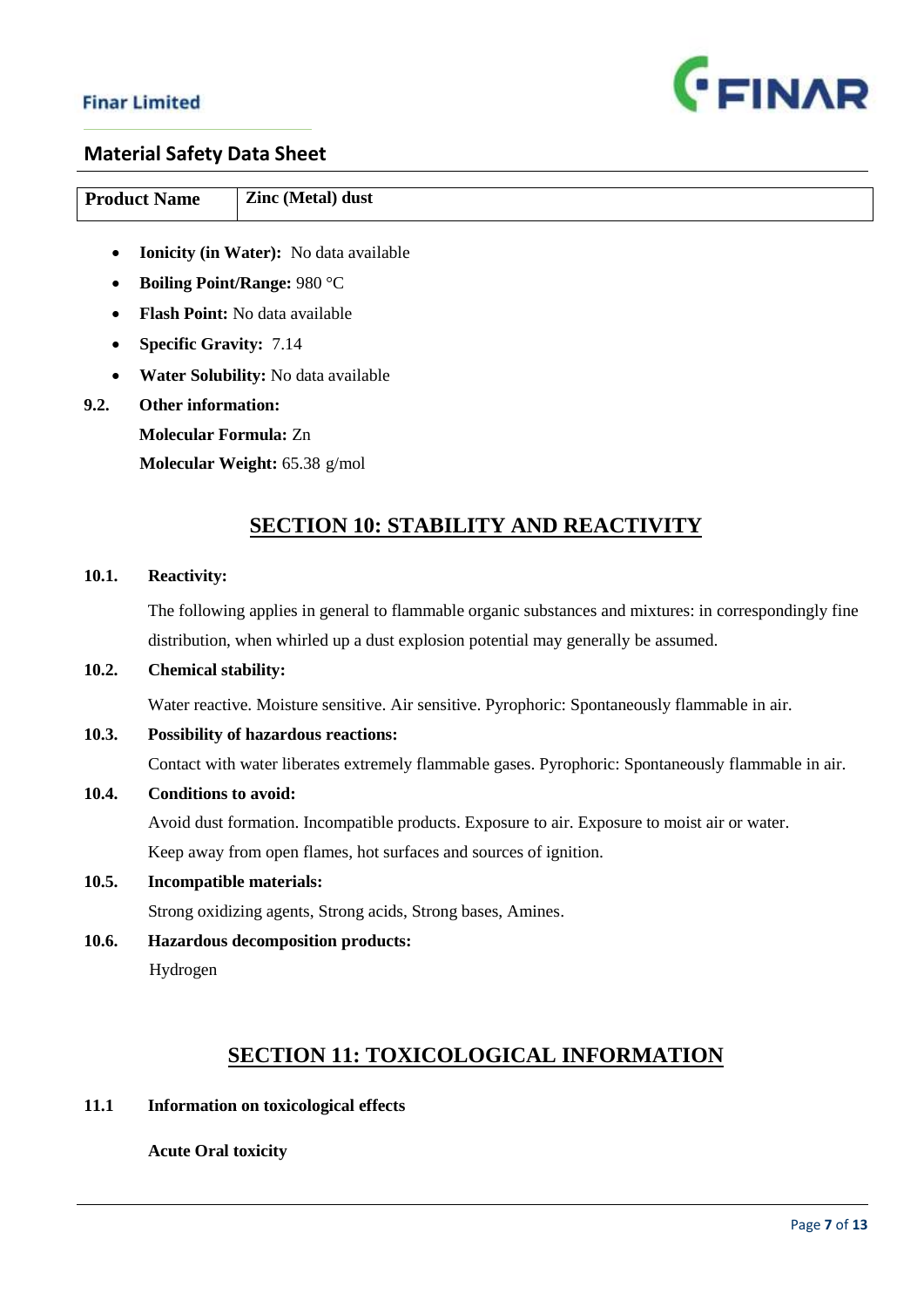

# **Material Safety Data Sheet**

| <b>Product Name</b>           | Zinc (Metal) dust                                                                        |
|-------------------------------|------------------------------------------------------------------------------------------|
|                               |                                                                                          |
|                               | LD50 Oral - Rat - male and female $-$ > 2.000 mg/kg                                      |
|                               | (OECD Test Guideline 401)                                                                |
|                               | <b>Acute Inhalation Toxicity</b>                                                         |
|                               | LC50 Inhalation - Rat - male and female - 4 h - > 5,41 mg/l<br>(OECD Test Guideline 403) |
| <b>Acute Dermal toxicity</b>  |                                                                                          |
| No data available             |                                                                                          |
|                               | <b>Skin corrosion/irritation</b>                                                         |
| Skin - Rabbit                 |                                                                                          |
|                               | Result: No skin irritation - 5 d                                                         |
| Remarks:                      |                                                                                          |
|                               | (in analogy to similar products)                                                         |
| (ECHA)                        |                                                                                          |
|                               | The value is given in analogy to the following substances: Zinc oxide                    |
|                               | Serious eye damage/eye irritation                                                        |
| Eyes - Rabbit                 |                                                                                          |
|                               | Result: No eye irritation - 24 h                                                         |
|                               | (OECD Test Guideline 405)                                                                |
| <b>Sensitisation</b>          |                                                                                          |
|                               | Maximization Test - Guinea pig                                                           |
| Result: negative              |                                                                                          |
|                               | (OECD Test Guideline 406)                                                                |
| Remarks:                      |                                                                                          |
|                               | (in analogy to similar products)                                                         |
|                               | The value is given in analogy to the following substances: Zinc oxide                    |
| <b>Germ cell mutagenicity</b> |                                                                                          |
| Ames test                     |                                                                                          |
|                               | Escherichia coli/Salmonella typhimurium                                                  |
| Result: negative              |                                                                                          |
| Remarks:                      |                                                                                          |
|                               | (in analogy to similar products)                                                         |
|                               | The value is given in analogy to the following substances: Zinc sulphate                 |
|                               |                                                                                          |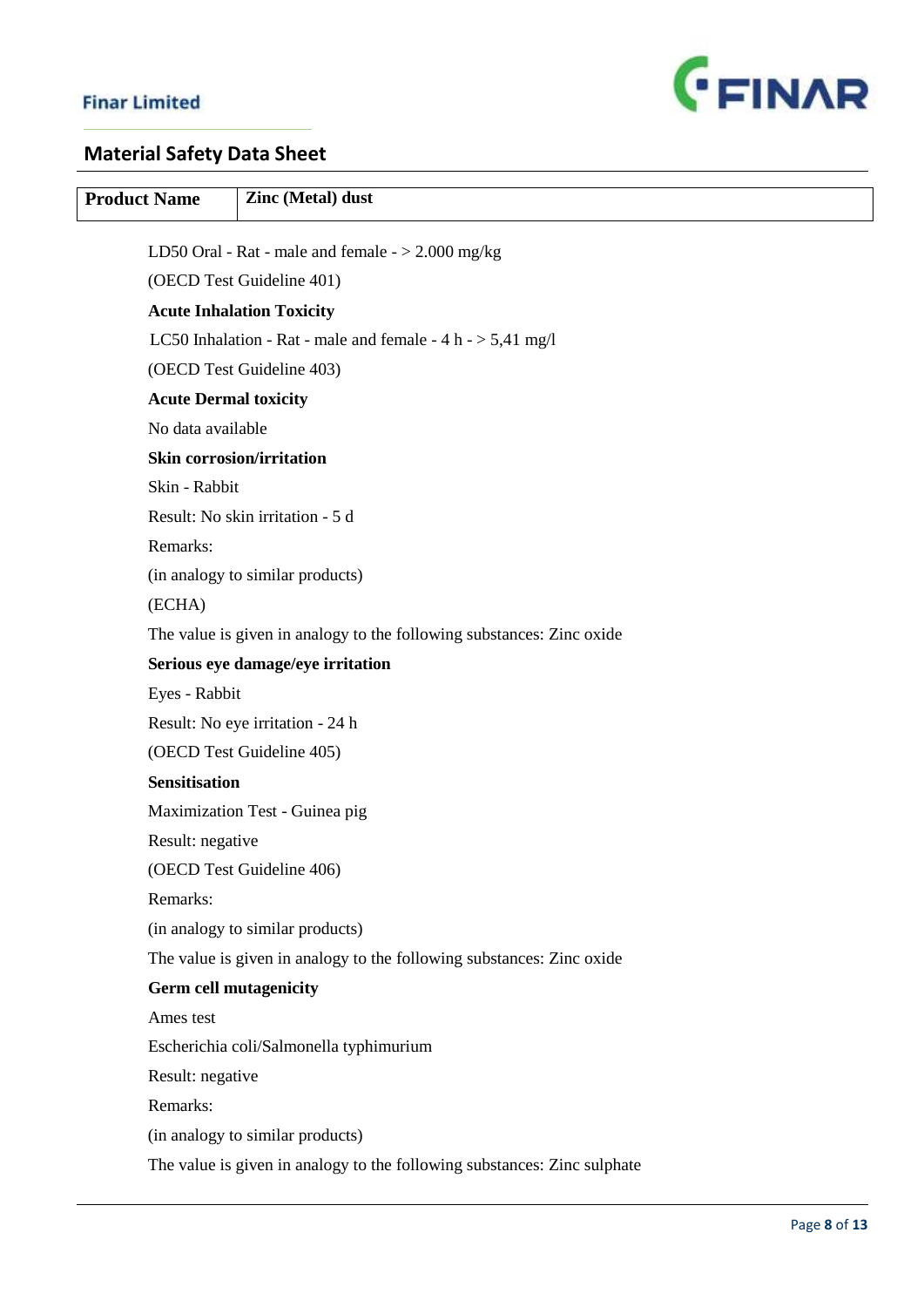

# **Material Safety Data Sheet**

|      | <b>Product Name</b>                                      | Zinc (Metal) dust                                                                                   |  |
|------|----------------------------------------------------------|-----------------------------------------------------------------------------------------------------|--|
|      |                                                          | In vitro mammalian cell gene mutation test                                                          |  |
|      | mouse lymphoma cells                                     |                                                                                                     |  |
|      | Result: negative                                         |                                                                                                     |  |
|      | Remarks:                                                 |                                                                                                     |  |
|      |                                                          | (in analogy to similar products)                                                                    |  |
|      | (ECHA)                                                   |                                                                                                     |  |
|      |                                                          | The value is given in analogy to the following substances: zinc chloride                            |  |
|      |                                                          | Chromosome aberration test in vitro                                                                 |  |
|      | Other cell types                                         |                                                                                                     |  |
|      | Result: negative                                         |                                                                                                     |  |
|      | Remarks:                                                 |                                                                                                     |  |
|      |                                                          | (in analogy to similar products)                                                                    |  |
|      | (ECHA)                                                   |                                                                                                     |  |
|      |                                                          | The value is given in analogy to the following substances: zinc chloride                            |  |
|      | Mouse - male and female - Red blood cells (erythrocytes) |                                                                                                     |  |
|      | Result: negative                                         |                                                                                                     |  |
|      | Remarks:                                                 |                                                                                                     |  |
|      |                                                          | (in analogy to similar products)                                                                    |  |
|      | (ECHA)                                                   |                                                                                                     |  |
|      |                                                          | The value is given in analogy to the following substances: Zinc sulphate                            |  |
|      | Carcinogenicity                                          |                                                                                                     |  |
|      |                                                          | IARC: No component of this product present at levels greater than or equal to 0.1% is identified as |  |
|      |                                                          | probable, possible or confirmed human carcinogen by IARC.                                           |  |
|      | <b>Reproductive toxicity</b>                             |                                                                                                     |  |
|      | No data available                                        |                                                                                                     |  |
|      |                                                          | Specific target organ toxicity - single exposure                                                    |  |
|      | No data available                                        |                                                                                                     |  |
|      |                                                          | Specific target organ toxicity - repeated exposure                                                  |  |
|      | No data available                                        |                                                                                                     |  |
|      | <b>Aspiration hazard</b>                                 |                                                                                                     |  |
|      | No data available                                        |                                                                                                     |  |
| 11.2 | <b>Further Information:</b>                              |                                                                                                     |  |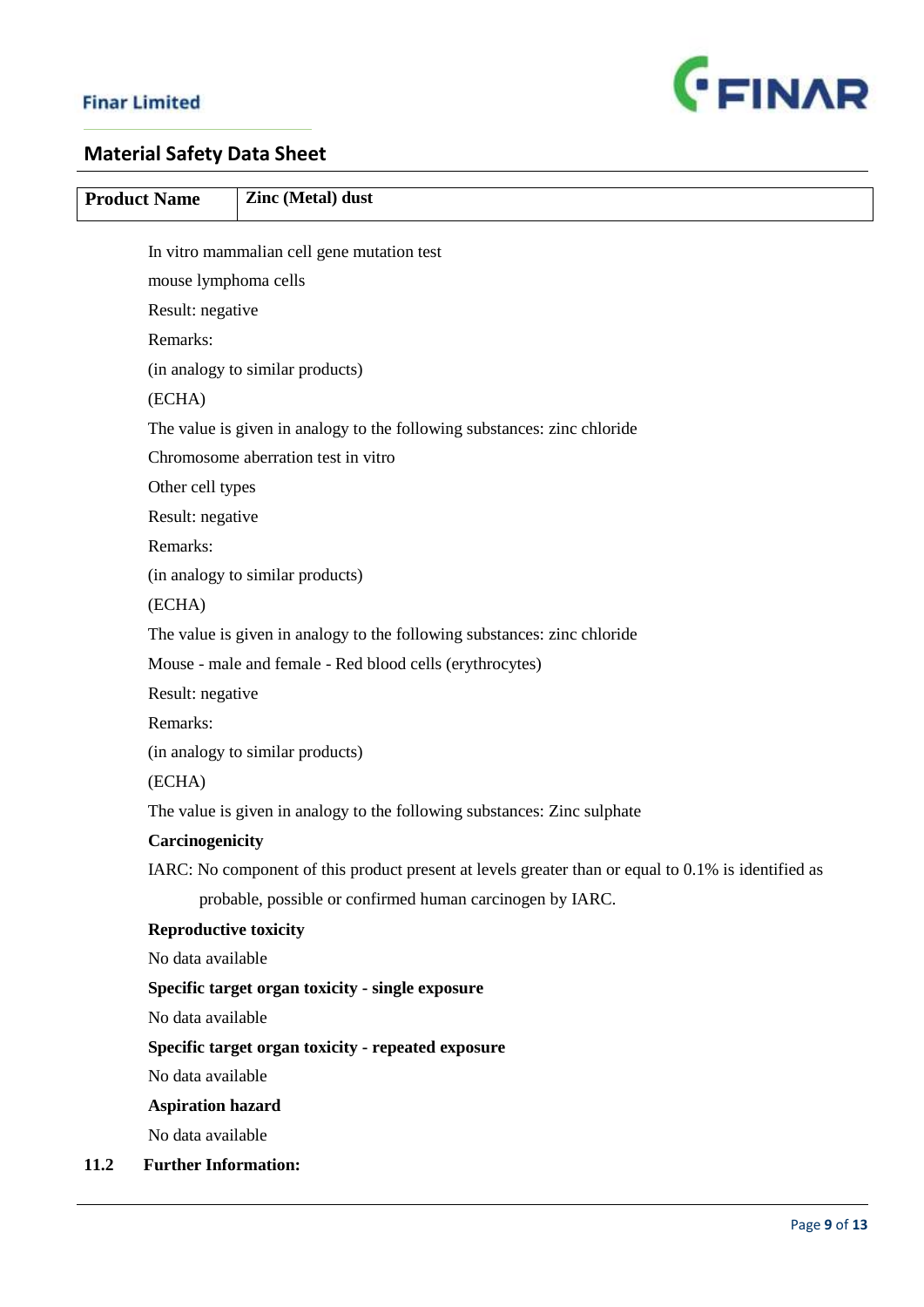

# **Product Name Zinc (Metal) dust**

 Repeated dose toxicity - Rat - male and female - Oral - 13 Weeks - NOAEL (No observed adverse effect level) - 31,52 mg/kg - LOAEL (Lowest observed adverse effect level) – 53.8 mg/kg

Not available

 Effects due to ingestion may include:, chills, dry throat, sweet taste, Fever, Cough, Nausea, Vomiting, Weakness, Contact with eyes or skin may cause:, Irritation

 To the best of our knowledge, the chemical, physical, and toxicological properties have not been thoroughly investigated.

## **SECTION 12: ECOLOGICAL INFORMATION**

### **12.1. Toxicity:**

## **Toxicity to fish**

Flow-through test LC50 - other fish - 0,439 mg/l - 96 h

Remarks: (ECHA)

## **Toxicity to daphnia and other aquatic invertebrates**

Static test EC50 - Daphnia magna (Water flea) - 1,833 mg/l - 48 h

(OECD Test Guideline 202)

## **Toxicity to algae**

Static test NOEC - Pseudokirchneriella subcapitata - 0,005 mg/l - 3 d

(OECD Test Guideline 201)

## **Toxicity to bacteria**

Static test NOEC - activated sludge - 0,1 mg/l - 4 h (ISO 9509) Remarks: (in analogy to similar products)

## **12.2 Persistence and degradability:**

The methods for determining the biological degradability are not applicable to inorganic substances.

## **12.3 Bioaccumulate potential:**

This substance is not considered to be persistent, bioaccumulating and toxic (PBT).

### **12.4 Mobility in soil:**

No data available

### **12.5 Results of PBT and vPvB assessment:**

 This substance/mixture contains no components considered to be either persistent, bioaccumulative and toxic (PBT), or very persistent and very bioaccumulative (vPvB) at levels of 0.1% or higher.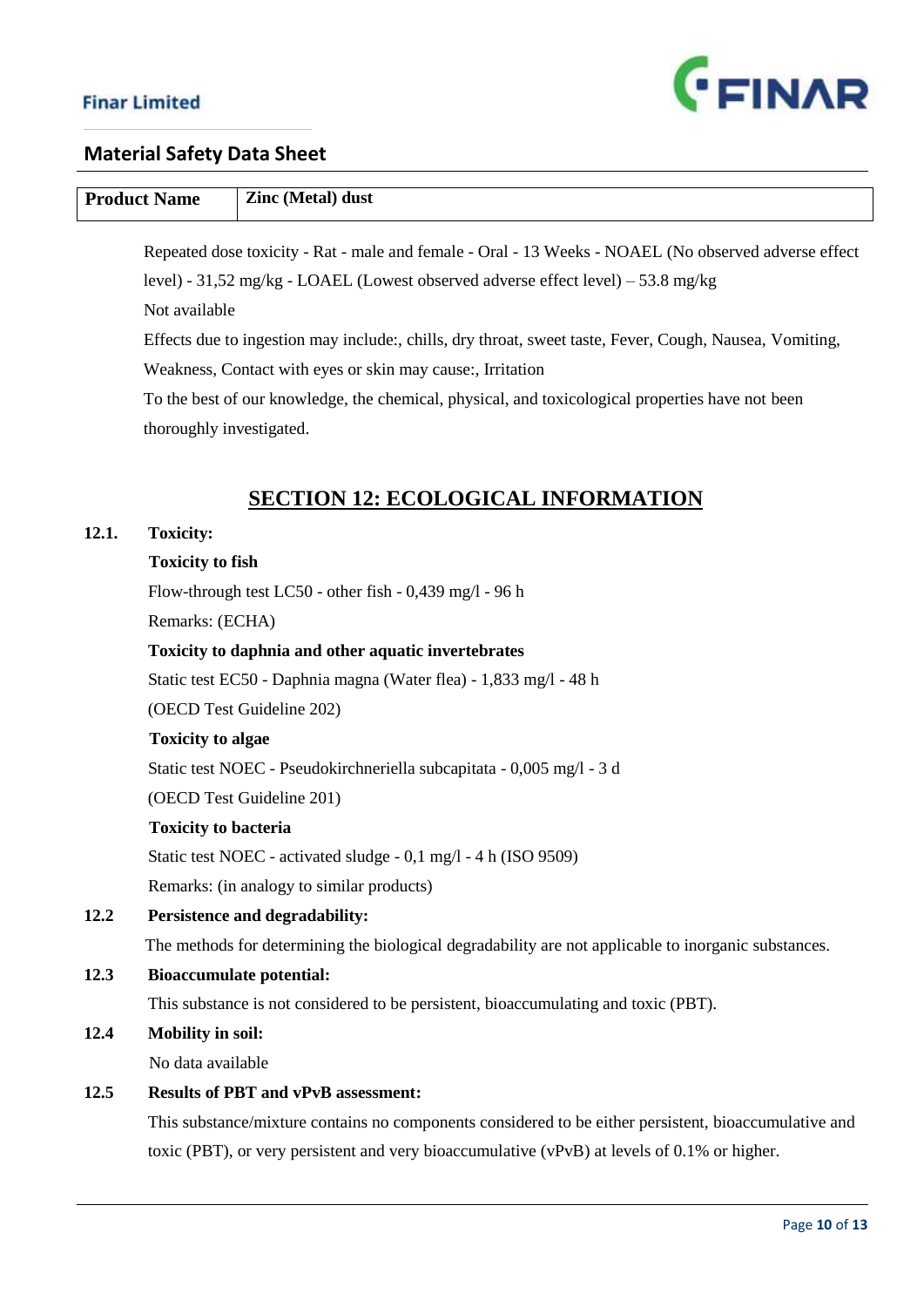

| <b>Product Name</b> | <b>Zinc (Metal) dust</b> |
|---------------------|--------------------------|

## **12.6 Other adverse effects:**

No data available

## **SECTION 13: Disposal considerations**

## **13.1 Waste treatment methods:**

 Chemical waste generators must determine whether a discarded chemical is classified as a hazardous waste. Chemical waste generators must also consult local, regional, and national hazardous waste regulations to ensure complete and accurate classification.

|                                                                                   | <b>Land transport</b><br>(ADR/RID)                                               | Air transport<br>(IATA) | Sea transport<br>(IMDG) |
|-----------------------------------------------------------------------------------|----------------------------------------------------------------------------------|-------------------------|-------------------------|
|                                                                                   |                                                                                  |                         |                         |
| 14.1 UN number                                                                    |                                                                                  | <b>UN 3077</b>          |                         |
| 14.2 Proper shipping name                                                         | ENVIRONMENTALLY HAZARDOUS SUBSTANCE,<br>SOLID, N.O.S. (Zinc powder (pyrophoric)) |                         |                         |
| <b>14.3 Hazard Class</b>                                                          |                                                                                  | 9                       |                         |
| 14.4 Packing group                                                                |                                                                                  | Ш                       |                         |
| <b>14.5 Environmentally hazardous</b>                                             |                                                                                  | <b>Yes</b>              |                         |
| 14.6 Special precautions for user                                                 |                                                                                  |                         |                         |
| Transport in bulk according to Annex II of MARPOL 73/78 and the IBC Code:<br>14.7 |                                                                                  |                         |                         |
| Not relevant                                                                      |                                                                                  |                         |                         |

# **SECTION 14: Transport information**

# **SECTION 15: Regulatory information**

**15.1 Safety, health and environmental regulations/legislation specific for the substance or mixture:** This material safety data sheet complies with the requirements of Regulation (EC) No. 1907/2006. **REACH** - Restrictions on the manufacture, : Not applicable placing on the market and use of certain dangerous substances, preparations and articles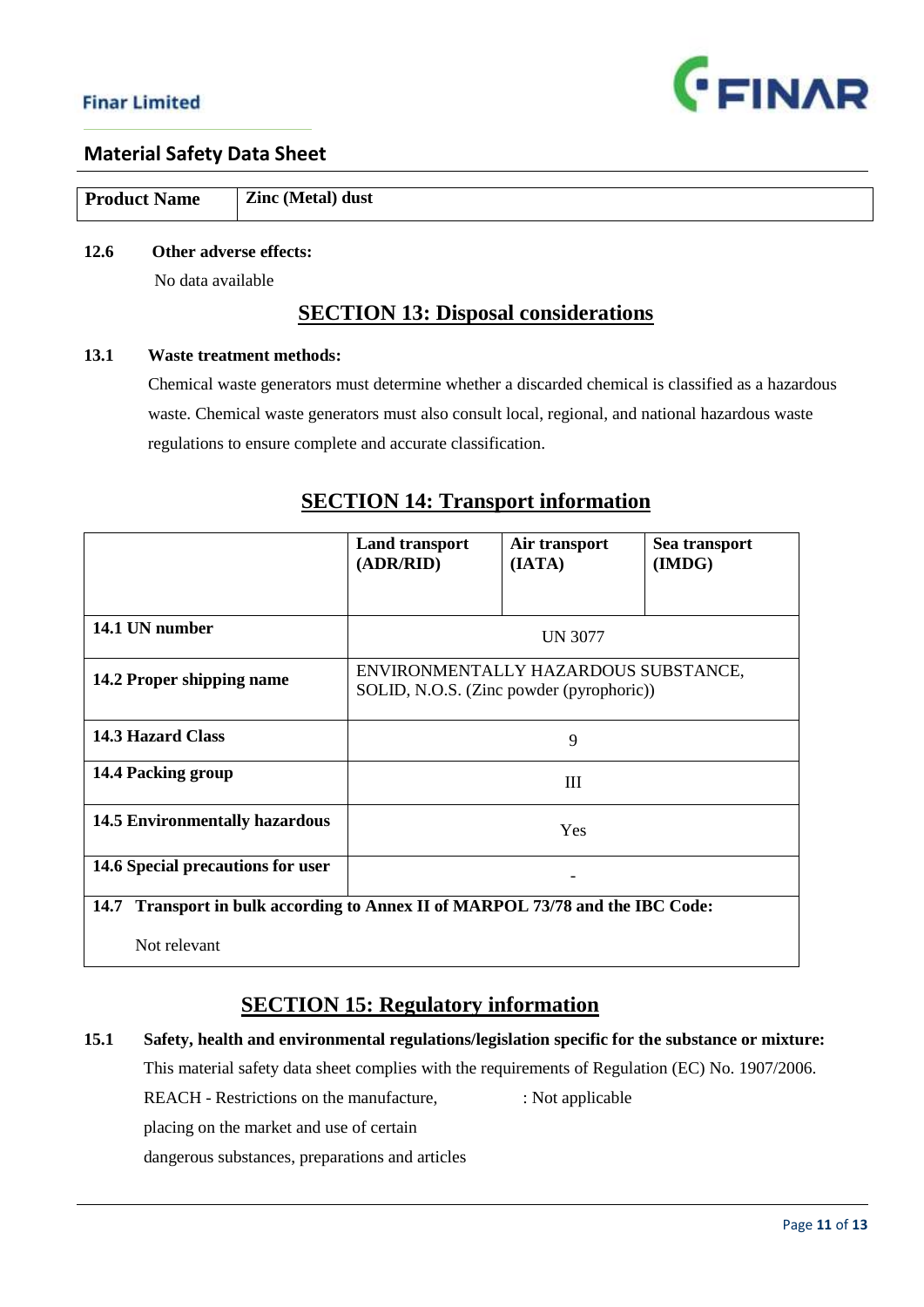

|      | <b>Product Name</b>         | Zinc (Metal) dust                                                     |
|------|-----------------------------|-----------------------------------------------------------------------|
|      | (Annex XVII)                |                                                                       |
|      |                             |                                                                       |
|      | <b>National legislation</b> |                                                                       |
|      |                             | Seveso III: Directive 2012/18/EU of the<br>: ENVIRONMENTAL HAZARDS    |
|      |                             | European Parliament and of the Council on the                         |
|      |                             | control of major-accident hazards involving                           |
|      | dangerous substances.       |                                                                       |
|      | Other regulations           |                                                                       |
|      |                             | Take note of Dir 94/33/EC on the protection of young people at work.  |
| 15.2 |                             | <b>Chemical safety assessment</b>                                     |
|      |                             | For this product a chemical safety assessment was not carried out     |
|      |                             |                                                                       |
|      |                             | <b>SECTION 16: Other information</b>                                  |
|      |                             | Full text of H-Statements referred to under sections 2 and 3.         |
|      | <b>Hazard Statement:</b>    |                                                                       |
|      |                             | H400: Very toxic to aquatic life                                      |
|      |                             | H410: Very toxic to aquatic life with long lasting effects            |
|      | <b>Training advice</b>      |                                                                       |
|      |                             | Provide adequate information, instruction and training for operators. |

**References:** Not available

**Created**: 31/03/2021

## **Disclaimer:**

The information above is believed to be accurate and represents the best information currently available to us. However, we make no warranty of merchantability or any other warranty, express or implied, with respect to such information, and we assume no liability resulting from its use. Users should make their own investigations to determine the suitability of the information for their particular purposes. In no event shall Finar Limited be liable for any claims, losses, or damages of any third party or for lost profits or any special, indirect, incidental, consequential or exemplary damages, howsoever arising, even if